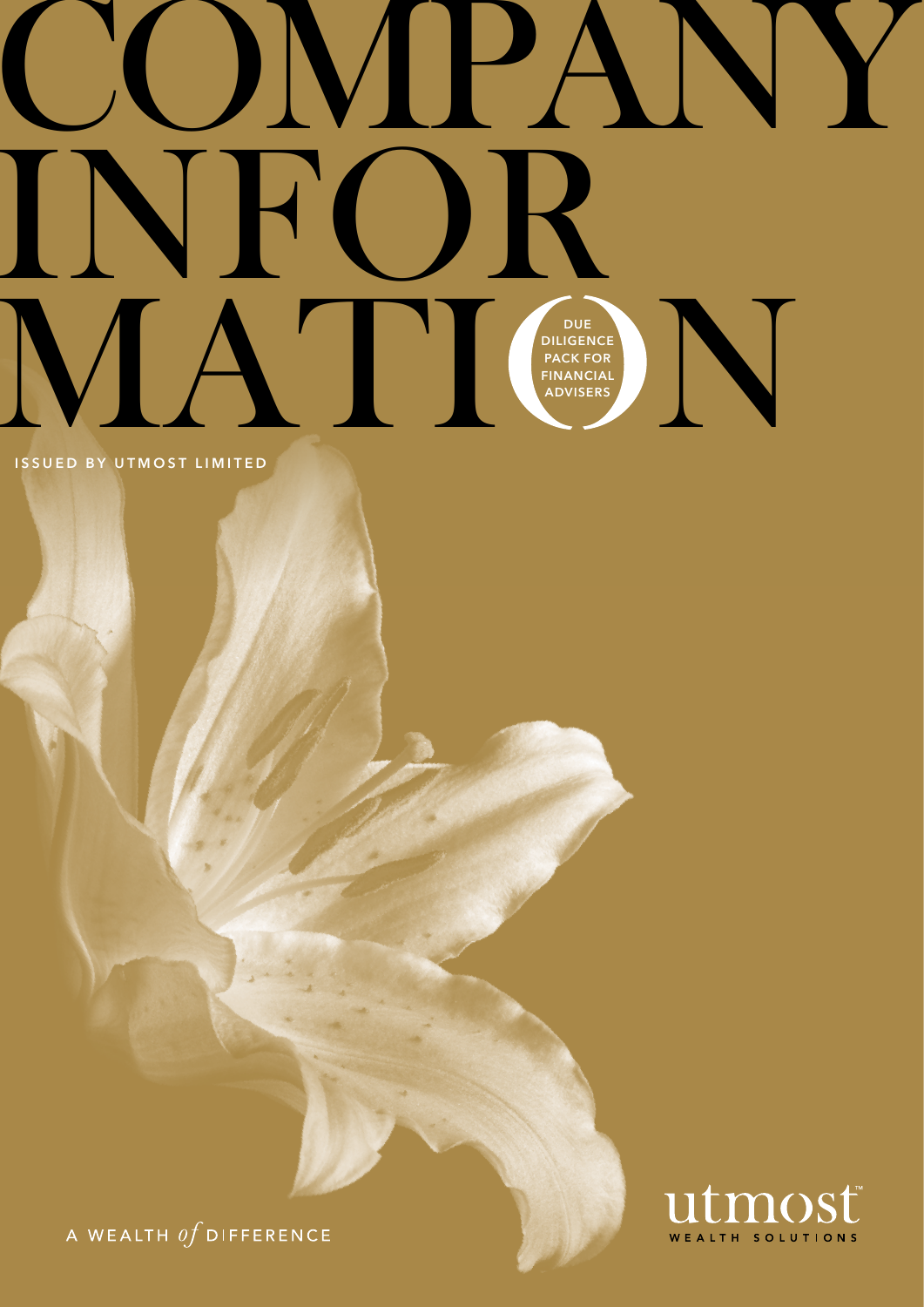### utmost WEALTH SOLUTIONS

For financial adviser use only. This document should not be distributed to, ore relied upon by,

Utmost Wealth Solutions is the brand name used by a number of Utmost companies.

This item has been issued by Utmost

3 **BACKGROUND INFORMATION** 

4 O P E R A T I O N A L INFORMATION

6 STRATEGY

7 PRODUCTS AND SERVICES

**9** P O L I C Y H O L D E R P R O T E C T I O N

**9** AWARDS AND RATINGS

10 I m p o r ta n t I n f o r m at i o n

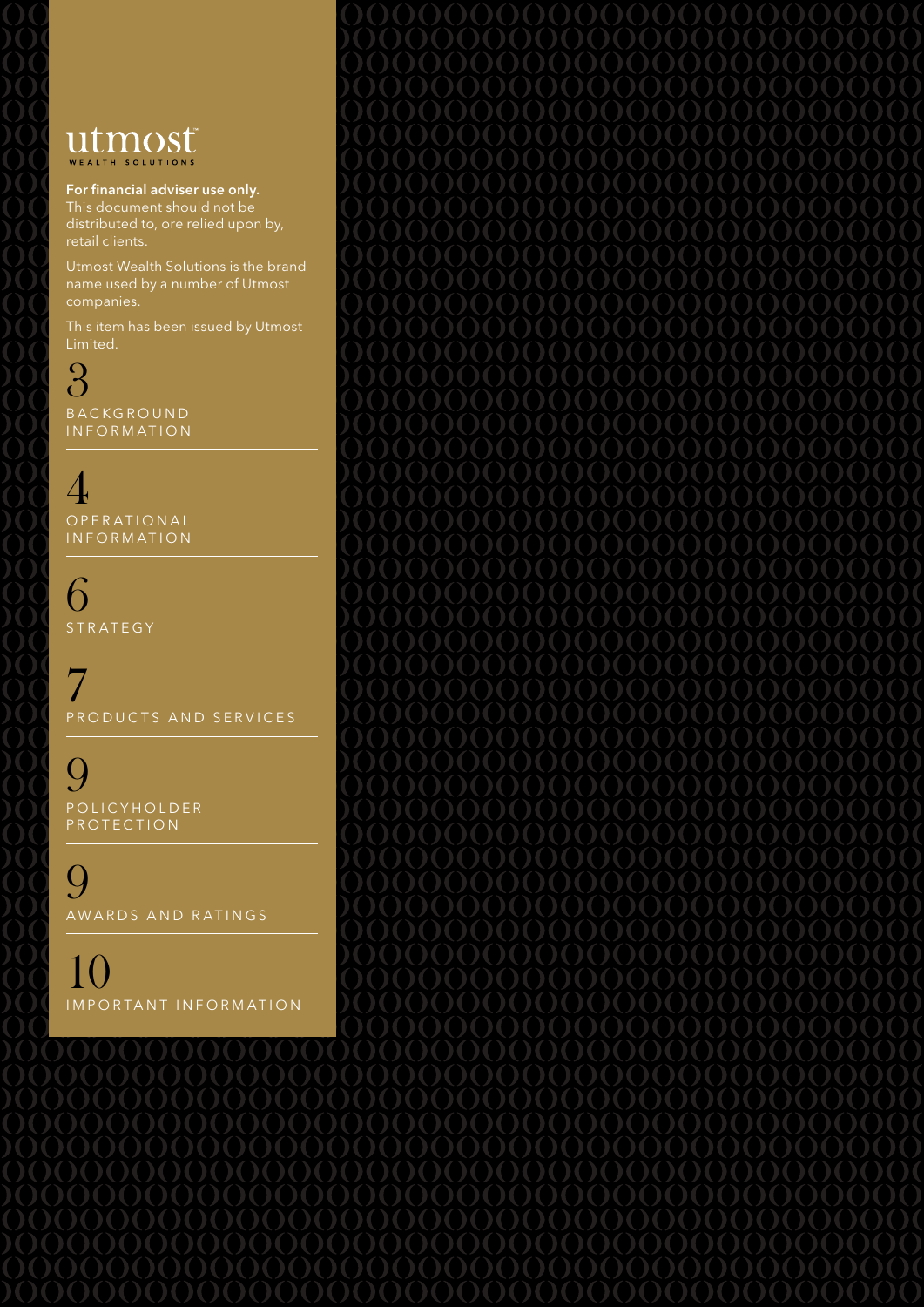### BACKGROUND INFORMATION

### INTRODUCTION & HISTORY

Utmost Wealth Solutions ("Utmost") is the brand name used by a number of Utmost companies. Under the Utmost Wealth Solutions brand, Utmost Limited and Utmost PanEurope dac provide 'overseas' bonds for high-networth UK residents and UK ex-pats serviced by fully regulated intermediaries in the UK.

Utmost PanEurope dac also specialises in UK private insurance and the European unit-linked wealth management market.

Below is a brief history of Utmost Limited ("the Company"):

The Company was established in 1991 and commenced business in 1992 as Sun Life International (IOM) Limited. In 2000, a review of operations following the merger of AXA Equity and Law with Sun Life in the UK led to the company ceasing to operate through 'international' IFAs, and only selling via IFAs in the UK, Channel Islands and the Isle of Man. In 2001, the company was renamed AXA Isle of Man Limited. When established, the Company was owned 80% by the Long Term Business Fund of Sun Life Assurance Society (SLAS), in effect the With Profits policyholders, and 20% by PanEuroLife. In 1998, AXA sold PanEuroLife, and ownership became 100% by the SLAS Long Term Business Fund. On 1 January 2004, the AXA shareholders bought the Company from the SLAS Long Term Business Fund. In October 2016 LCCG bought the Company and the company was renamed Utmost Limited. The Company's existing products remain open to new business under the new Utmost Wealth Solutions brand.

### LIFE COMPANY CONSOLIDATION GROUP LIMITED (LCCG)

#### Formed by directors Paul Thompson

and Ian Maidens (Founding Directors), LCCG is a company specialising in the acquisition and consolidation of life assurance business operating in the European life assurance sector. LCCG operates business in Ireland, the Isle of Man and the UK. In October 2016, LCCG acquired AXA Isle of Man Limited and renamed as Utmost Limited. Prior to the purchase of the AXA Isle of Man group of companies, it focused on acquiring closed books of business.

It sees Utmost Wealth Solutions as the centrepiece of a new business strategy to complement its existing closed book strategy. LCCG2 Limited is part-owned by the Founding Directors, and part-owned by funds managed by Oaktree Capital Group LLC ('Oaktree'). Oaktree is regulated by the U.S. Securities and Exchange Commission (SEC) and its UK entity, Oaktree Capital Management (UK) LLP, is authorised and regulated by the Financial Conduct Authority.

### THIRD PARTY RELATIONSHIPS

The Utmost group of companies maintain a number of preexisting third party administration relationships with AXA entities including AXA Insurance PTE Ltd in Singapore and AXA China Region Insurance Co Ltd in Hong Kong.

#### REGISTERED ADDRESS & CONTACT DETAILS

Registered address: Utmost Limited Royalty House

 Walpole Avenue Douglas Isle of Man IM1 2SL

Telephone number: +44 (0)1624 643 345

Email address: customersupport@utmostwealth.com

### REGULATORY STATUS

Utmost Limited is authorised and regulated by the Isle of Man Financial Services Authority (FSA) and for UK business is regulated by the UK Financial Conduct Authority (FCA).

### COMPANY OWNERSHIP

- › Utmost Limited is wholly owned by Utmost Holdings Isle of Man Limited
- › Utmost Holdings Isle of Man Limited is a holding company formed exclusively to take ownership of the Utmost Isle of Man group of companies
- › Utmost Holdings Isle of Man Limited is ultimately owned by Life Company Consolidation Group (2) Limited
- › Life Company Consolidation Group (2) Limited is partowned by the Founding Directors (14%) and OCM LCCG2 Holdings Limited (86%)
- › OCM LCCG2 Holdings Limited is owned by funds managed by Oaktree Capital Group LLC.

### CORPORATE STRUCTURE (SIMPLIFIED)

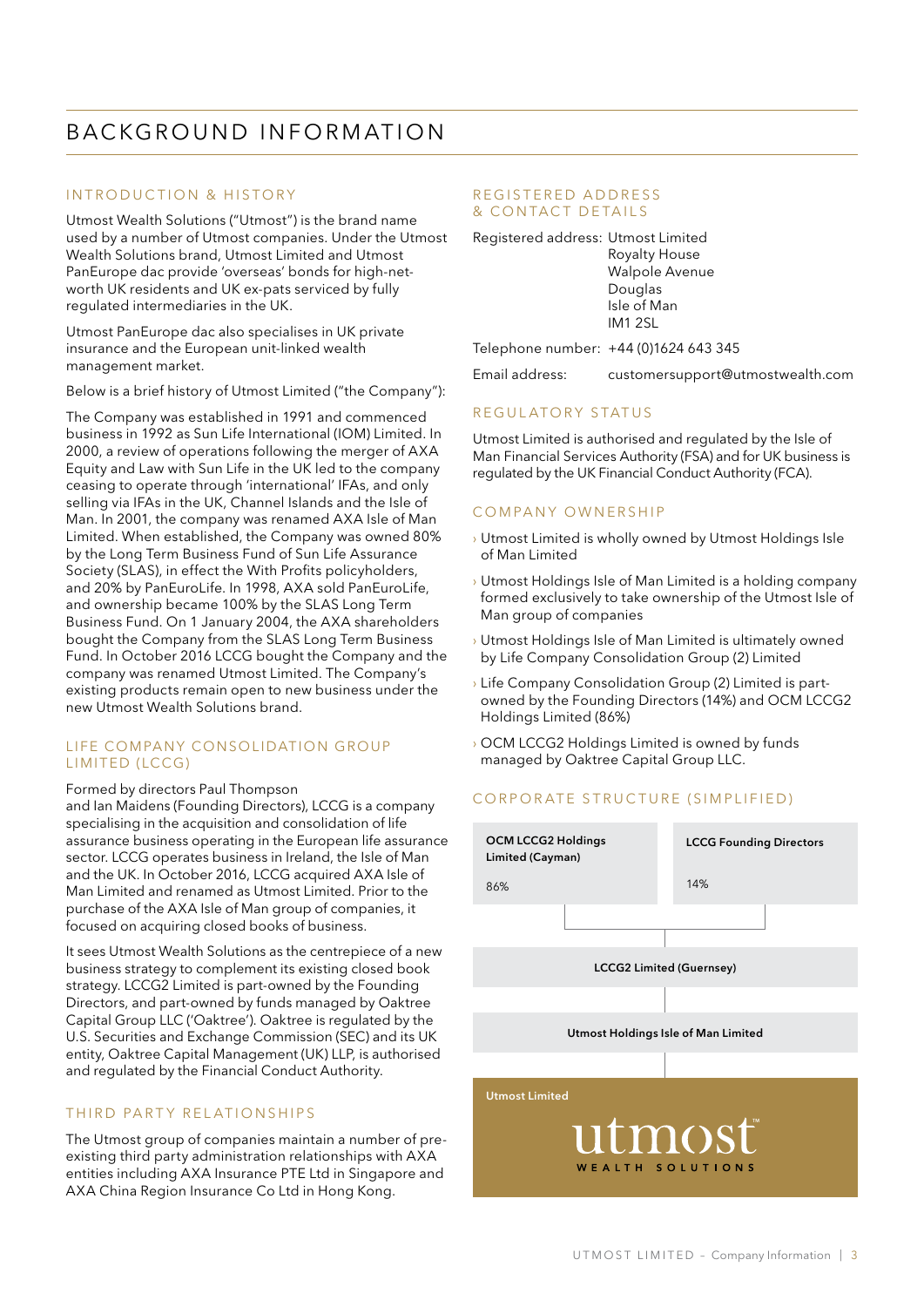### OPERATIONAL INFORMATION



### OPERATIONAL STRUCTURE

Utmost Limited employs around 200 members of staff. They are represented approximately as shown below:

- › Customer Services 45 members
- › Investment Operations 45 members
- › Information Systems 30 members
- › Finance & Business Risk 30 members
- › Proposition 15 members
- › Specialist/other 20 members
- › Distribution 15 members.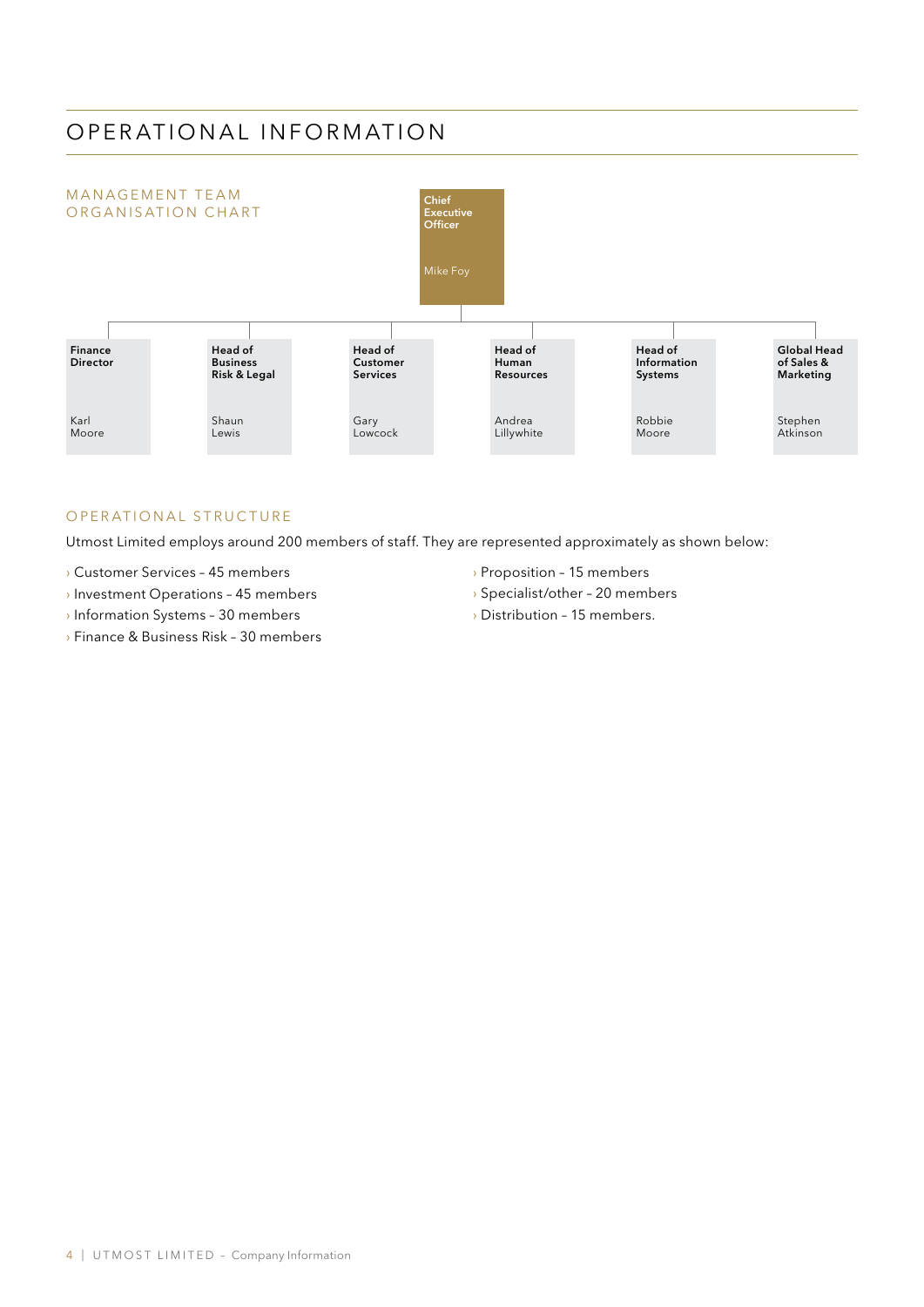### FIN AN CIAL IN FORMATION

As a wholly owned private limited company, Utmost Limited does not make its reports and accounts available to external parties. The key financial indicators are contained in the company's AKG report, which is available on request.

#### AKG FINANCIAL STRENGTH RATINGS 28 NOVEMBER 2019

| FINANCIAL STRENGTH RATINGS |                 |          | SUPPORTING RATINGS |                                   |    |                      |
|----------------------------|-----------------|----------|--------------------|-----------------------------------|----|----------------------|
| Overall                    | With<br>profits |          | profit linked      | Non Unit Service Image & Business |    | strategy Performance |
| B+                         | N/A             | $N/A$ 4* |                    | $5*$                              | 4* | 4*                   |

### ASSETS UNDER MANAGEMENT

|      | <b>AUM</b> |
|------|------------|
| 2015 | £9.3bn     |
| 2016 | £10.1bn    |
| 2017 | £10.5bn    |
| 2018 | £9.2bn     |
| 2019 | £10.1bn    |

### FREE ASSETS AND FREE ASSET RATIO

|      | <b>FREE ASSETS</b> | l FAR |
|------|--------------------|-------|
| 2015 | £59m               | 0.6%  |
| 2016 | £48m               | 0.5%  |
| 2017 | £56m               | 0.5%  |

### REQUIRED MINIMUM SOLVENCY MARGIN AND COVERAGE RATIO

|      | <b>RMSM</b> | <b>RMSM COVERAGE RATIO</b> |
|------|-------------|----------------------------|
| 2015 | £23m        | 352.6%                     |
| 2016 | £25m        | 288.6%                     |
| 2017 | £26m        | 312.9%                     |

From 30 June 2018, the Isle of Man Financial Services Authority (FSA) introduced a new risk based solvency regime broadly similar to the EU Solvency II regime.

Utmost Limited's policy is to maintain a solvency coverage ratio above the regulatory minimum of 125% at all times and not pay dividends if the solvency coverage ratio falls below 150%.

The following table shows the solvency capital requirement ratio and minimum solvency capital requirement ratio for the company.

|      | Solvency<br>Capital<br>Requirement<br> (f'm) | Minimum<br><b>Capital</b><br>Requirement<br>(f'm) | Eligible<br>Own<br><b>Funds</b><br>(f'm) | Solvency<br>Coverage<br>Ratio | Minimum<br>Solvency<br>Coverage<br><b>Ratio</b> |
|------|----------------------------------------------|---------------------------------------------------|------------------------------------------|-------------------------------|-------------------------------------------------|
| 2018 | 148.849                                      | 52.097                                            | 246.713 165.7%                           |                               | 473.6%                                          |
| 2019 | 152.662                                      | 53,432                                            | 253,505                                  | 166.1%                        | 474.4%                                          |

The excess assets over the solvency capital requirements would be:

| 2018 | £98m    |
|------|---------|
| 2019 | £100.8m |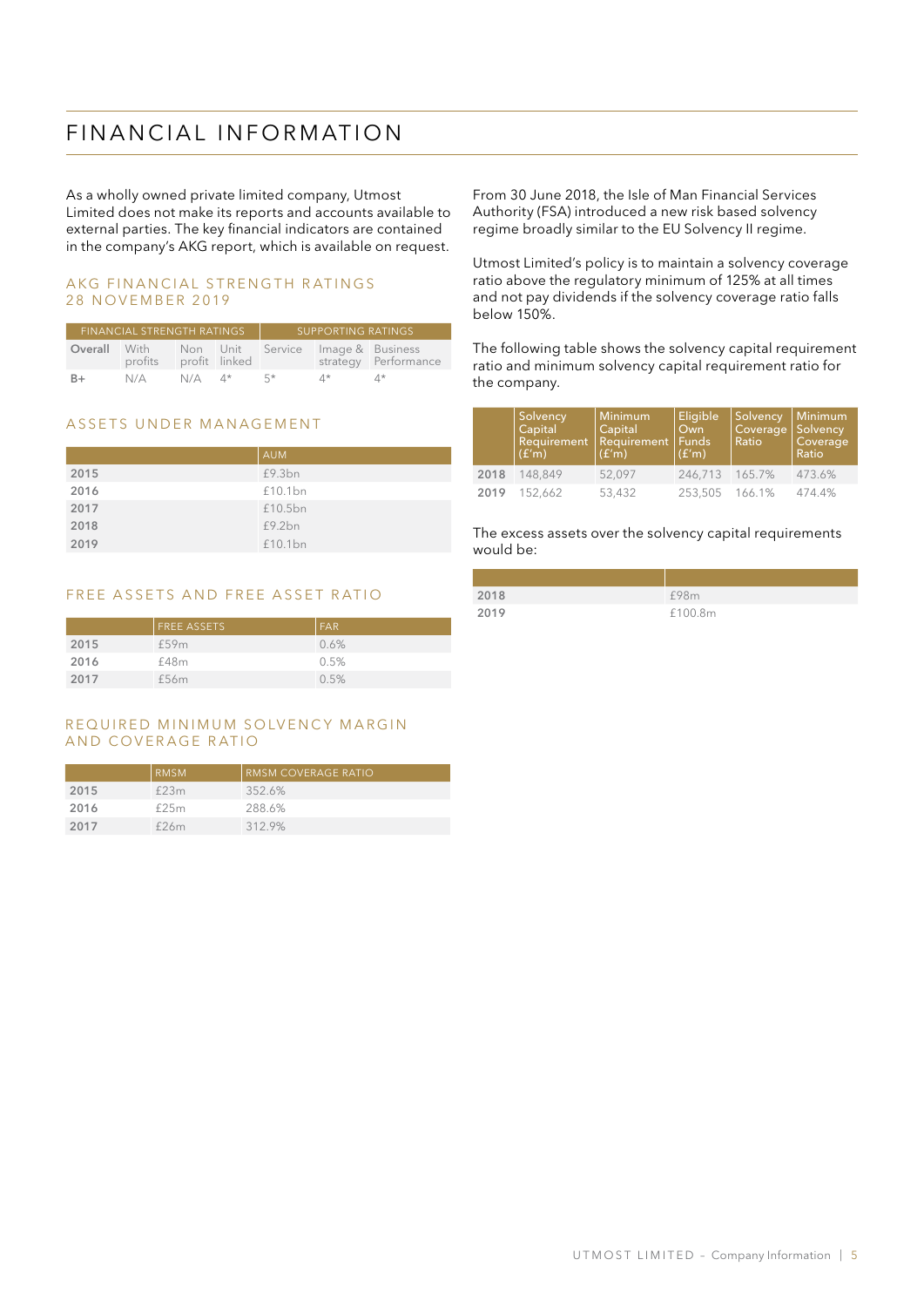### STRATEGY

The Utmost Wealth Solutions strategy is summarised below:

- › Maintain and grow the UK book of business and continue the successful relationships with AXA in Hong Kong and Singapore (for Asian-sourced business)
- › Grow Utmost Wealth Solutions ("Utmost") both organically, through increasing the new business volumes written, and through further acquisitions
- › Our key future plans remain centred on providing advisers with a streamlined, flexible service offering that aligns with demands and business models in the UK. The financial services sector is ever-changing and it's vitally important that we adopt a flexible approach in order to meet the needs of our target clients and their advisers, and maintain our position as an industry leader. In order to provide policyholders with a relevant range of choices and options, it's crucial that we consider alternative segments of the market and compatible jurisdictions in line with market demand.

We aim to achieve this by:

| Creating products capable of<br>meeting different life-stage client<br>needs by providing multiple advice<br>points wherever possible within<br>the same product. | Being more flexible in accepting client<br>payments in terms of the timing, form,<br>and frequency of payments. |  | Diversifying our target client<br>and jurisdictional markets. |
|-------------------------------------------------------------------------------------------------------------------------------------------------------------------|-----------------------------------------------------------------------------------------------------------------|--|---------------------------------------------------------------|
|                                                                                                                                                                   |                                                                                                                 |  |                                                               |
| Expanding our offering in to<br>compatible jurisdictions.                                                                                                         | Our aims<br>utmost<br>WEALTH SOLUTIONS                                                                          |  | Implementing a wider choice<br>of digital media options.      |
|                                                                                                                                                                   |                                                                                                                 |  |                                                               |
| Defining future market requirements.                                                                                                                              | Improving service levels and increasing<br>client/adviser service options.                                      |  | Increasing consumer and market<br>trend research.             |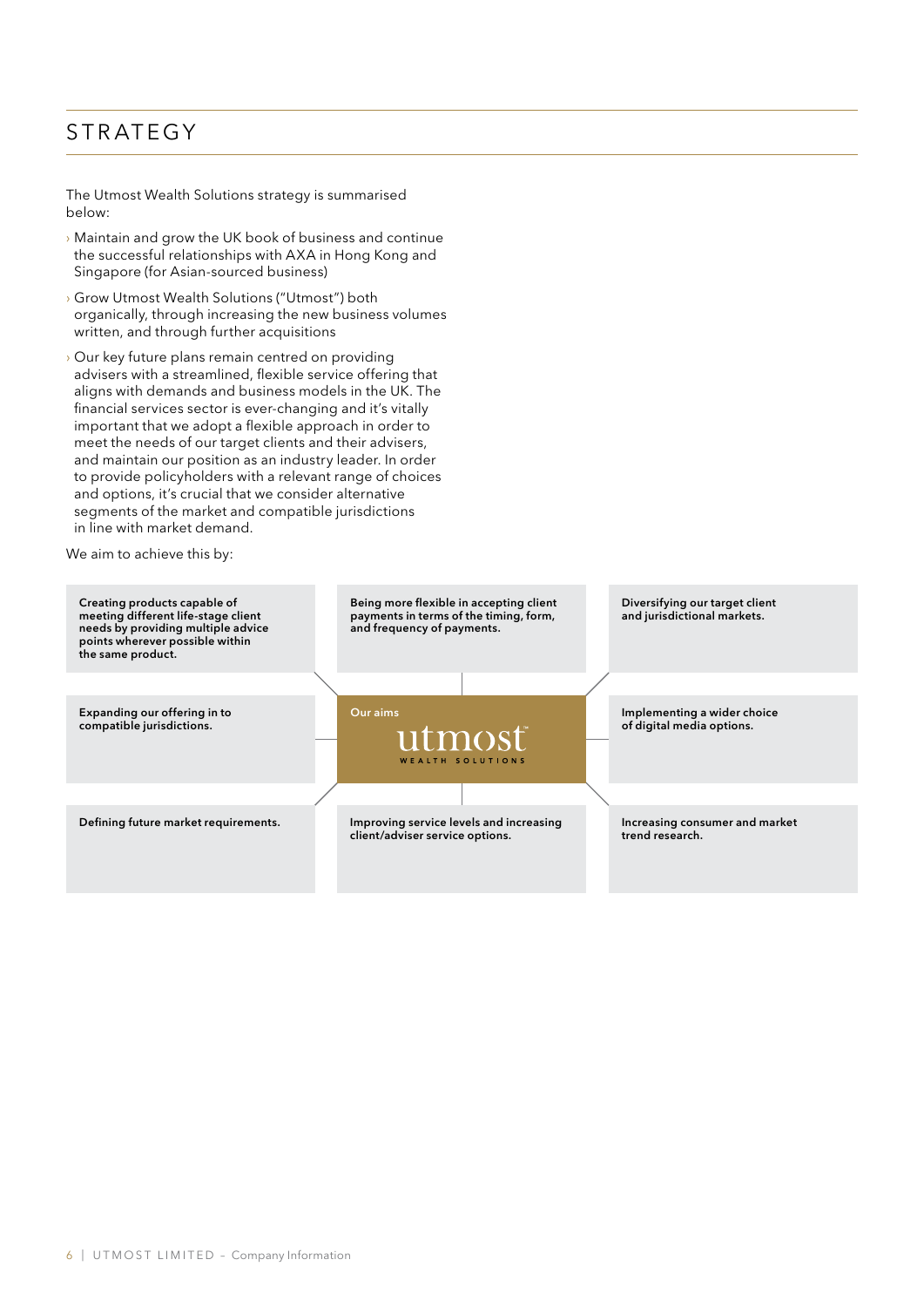### PRODUCT DESCRIPTIONS

### Evolution

A flexible investment bond which offers a wide range of investment options and is designed for individual, corporate and trustee applicants looking to invest for growth, income, tax planning or wealth transfer purposes. Evolution offers a capital redemption option meaning that it can have a lifetime of up to 99 years and does not end on the death of the policyholder. This provides a high degree of flexibility and makes it particularly useful for 'generational' tax planning and trustee investments.

### Estate Planning Bond

A single-premium investment bond, which is held in a discounted gift trust from outset and offers a wide range of investment options. It's designed to help the policyholder create a trust fund for their families that reduces their potential liability to Inheritance Tax immediately and over seven years, from which the policyholder takes a regular, tax-deferred 'income' (withdrawals of capital).

### K E Y S ELLING POINTS

- › Our competitively priced, in-house trustee services are available to policyholders who use a trust
- › 'Investment adviser charging' is available. Investment adviser charges are not treated as a withdrawal to the client and therefore will not count against the policyholder's 5% tax-deferred allowance. Please speak to your Utmost sales consultant for more details
- › A capital redemption option is available for our Evolution bond with no change in charges. Our Estate Planning Bond is also set up on a capital redemption basis
- › Evolution can be converted to a discounted gift scheme at a later date and the conversion is free of charge. The conversion is subject to conditions - see our Discounted Gift Trust Conversion Guide for more information.

### INVESTMENT OPTIONS

### Open Architecture

Open Architecture offers an extensive range of external funds and cash deposits from the world's major investment management groups and financial institutions. Open architecture also offers the ability to use external managers and custodians (such as discretionary managers and investment platforms).

### CURRENCIES AVAILABLE

- › Evolution is available in GBP, USD and EUR
- › Estate Planning Bond is available in GBP only.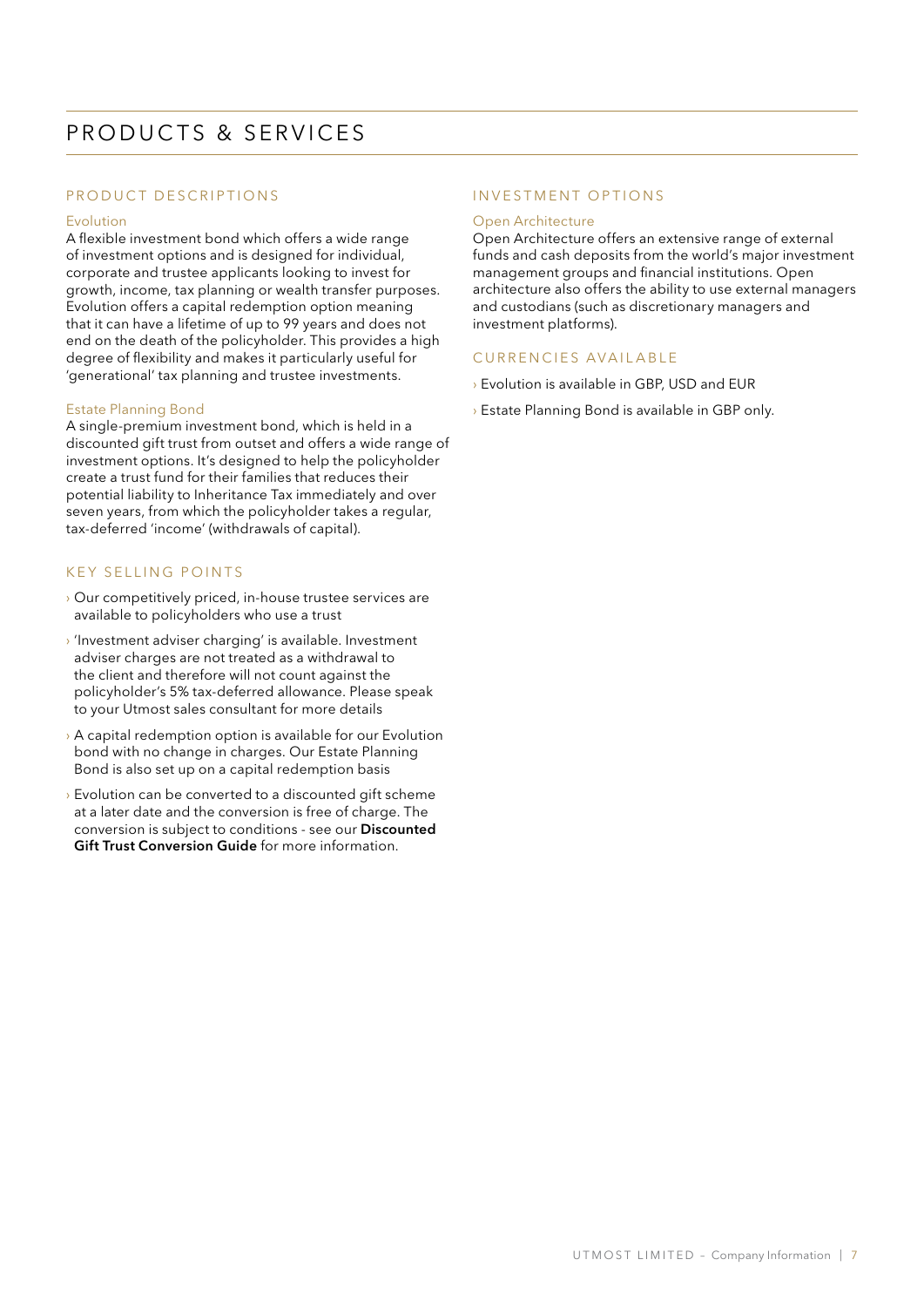### PRODUCTS & SERVICES CONTINUED

### TRUSTS & TRUSTEE SERVICES

We provide a range of template trust drafts that include the following types of trust:

- › Gift trust discretionary and absolute (bare)
- › Loan trust discretionary
- › Discounted gift trust discretionary or absolute
- › Probate trust absolute
- › Excluded property trust discretionary.

For any clients using an Utmost bond in combination with a trust, our in-house trustee services provider, Utmost Trustee Solutions, offers a competitively priced professional trustee service. Utmost Trustee Solutions provides your client with an alternative to appointing family members to administer their trust, and can present them with a seamless solution, rather than dealing with multiple providers.

### TECHNICAL SUPPORT

For details on the range of support services available from our experienced Distribution team, please read our Natural Collaboration corporate brochure or speak to your Utmost sales consultant. More detailed technical support is provided by the following teams:

#### The Utmost Technical team

The Utmost Technical team provides guidance on a range of technical matters, including financial planning points and taxation of trusts and life policies. The team is led by Simon Martin. Simon has over 18 years' experience in the offshore life industry, the majority of which have been spent in technical services. Simon is an Associate of the Personal Finance Society and is a Chartered Financial Planner. He is also a fully qualified STEP practitioner and holds the CII certificate in mortgage advice. Simon sits on the tax panels of the Manx Insurance Association (MIA) and the Association of International Life Offices (AILO) and has written a number of articles in the trade press on tax and trust related matters.

#### Utmost Technical Sales Managers

Our two Technical Sales Managers are Chartered Financial Planners who have a wealth of experience, numerous qualifications, and are dedicated to providing support to advisers on a wide spectrum of technical areas.

### Utmost Trustee Solutions

Utmost Trustee Solutions Limited, our in-house trust company, has expertise in understanding the nature of trusts used in combination with investment bonds, and the bonds themselves, as well as the duties and obligations of a trustee. The team is headed by Ricarda Best who is a fully qualified STEP practitioner and holds the CII Diploma in Financial Planning.

### Utmost Trust Analysis Service

Our Trust Analysis Service is designed to equip you with clarity and assurance so that you can talk about the inner workings of your client's trust with authority.

### Utmost Investment Operations team

The Utmost Investment Operations team provides expert knowledge and analysis of the discretionary, advisory and execution-only market, as well as managing the mandates operated through our open architecture wrapper bonds.

### ONLINE SERVICES & TOOLS

Our secure website offers a range of online services including the following:

- › Online valuations, including client information, are available at any time to policyholders and advisers
- › Online illustrations are available and an illustration history is saved
- › Our fund centre holds in-depth information (including fund performance, asset allocation, sector average and quartile ranking) on funds that can be linked to Utmost products
- › Online trading and tracking is available to policyholders and to advisers with the relevant agreements in place
- › Our Estate Planning Bond gift calculator is designed to give an indication of the estimated discount and potential Inheritance Tax savings that your client could achieve by using this product
- › Adviser charging (and commission) statements are also available online
- › Online Evolution Individual and Evolution New Trust and Existing Trust applications.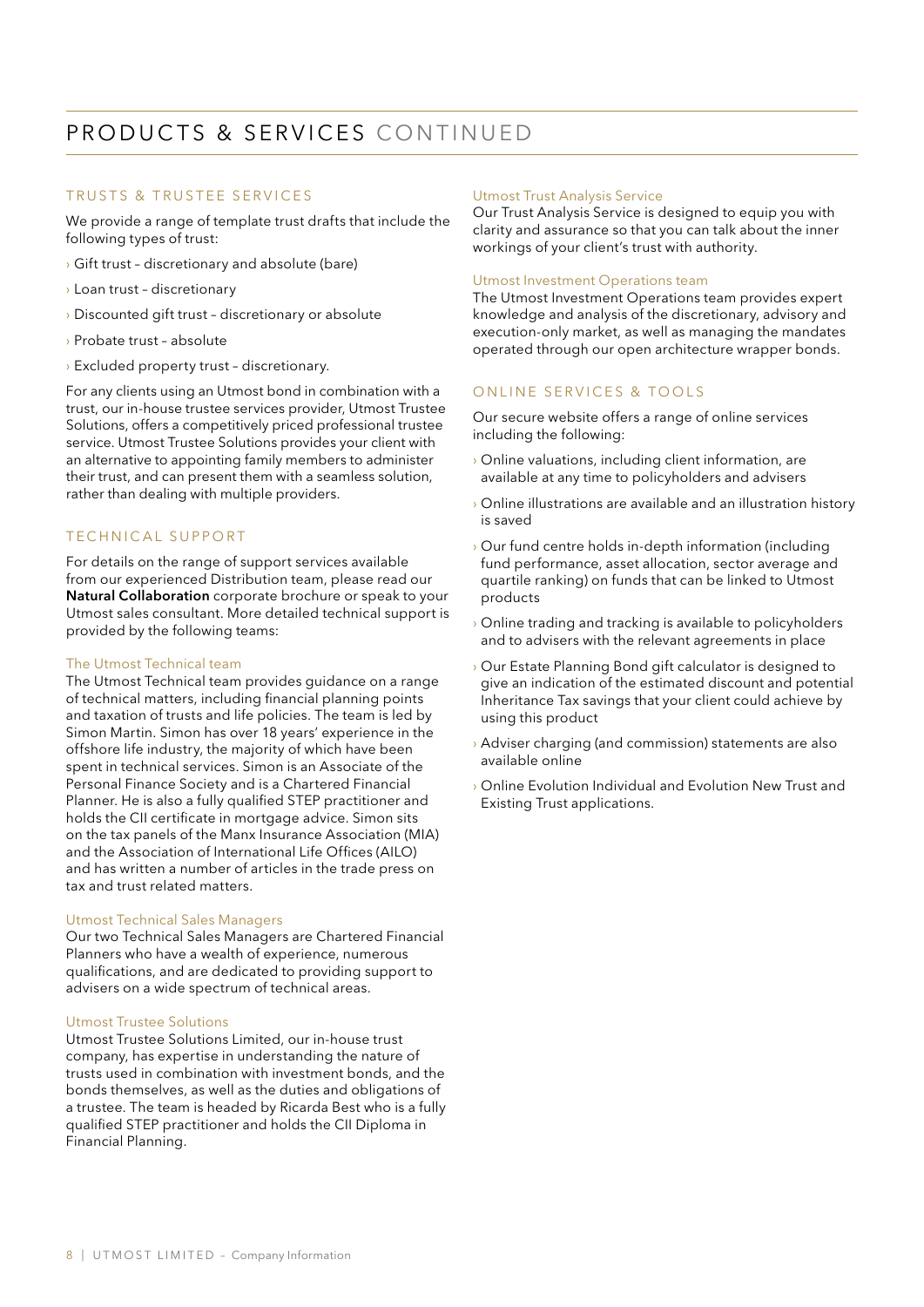### POLICYHOLDER PROTECTION

For policyholder protection information, read our detailed Customer Guide to Investor Protection, which is available on request. An overview of the applicable compensation schemes is provided below.

### COMPENSATION SCHEMES

### Isle of Man Life Assurance (Compensation of Policyholders) Regulations 1991

Utmost Limited is covered by the Isle of Man Life Assurance (Compensation of Policyholders) Regulations 1991. Under these regulations, if an Isle of Man insurance company becomes insolvent, then the Scheme Manager (appointed by the Isle of Man Government, with the current scheme manager being the Isle of Man Financial Services Authority) has the authority to levy a charge of up to 2% of the value of the policyholder funds of each company covered by the Scheme. This levy is designed to meet up to 90% of the insolvent company's liability to its policyholders, where it cannot meet this itself.

The Scheme covers individual investors and others such as trustees and corporate investors, resident in any jurisdiction. There are some limited exemptions that apply to the Scheme. For example, the Scheme will not pay out to policyholders who may have been associated, directly or indirectly, with the insurer's insolvency.

For further information on the Scheme, the Isle of Man Financial Services Authority 'questions and answers' document can be downloaded from *www.iomfsa.im/ media/1781/polholderprotectionfaq.pdf*

### UK Financial Services Compensation Scheme (FSCS)

As Utmost Limited currently also pays into the UK Financial Services Compensation Scheme (FSCS), should the Isle of Man Scheme (described above) fail, then UKresident investors may be able to claim under the FSCS. This scheme covers payments of 90% of the amount of any liabilities of Utmost Limited under the contract. Please note that eligibility is limited for some trusts and larger companies.

### AWARDS & RATINGS

We haven't included any company awards won prior to us becoming Utmost Limited but we have included the awards won by our products over the past five years:

### Defaqto

- › Utmost Limited *2020 - Gold Service Rating*
- › Utmost Limited *2019 - Gold Service Rating*
- › 2018 Evolution & Estate Planning Bond *5-star rating*
- › 2017 Evolution & Estate Planning Bond *5-star rating*
- › 2016 Evolution & Estate Planning Bond *5-star rating*
- › 2015 Evolution & Estate Planning Bond *5-star rating*

#### International Adviser: Life Awards

#### *UK Offshore*

- › 2017 Winner of Best Trust/Estate Planning Product *Estate Planning Bond*
- › 2016 Winner of Best Trust/Estate Planning Product *Estate Planning Bond*
- › 2016 Winner of Best Single Premium Investment Product *Evolution*
- › 2015 Winner of Best Trust/Estate Planning Product *Estate Planning Bond*
- › 2014 Winner of Best Trust/Estate Planning Product *Estate Planning Bond*

#### International Investment: International Fund & Product Awards

› 2018 - Winner of Best International Trust and Estate Planning Product

#### Professional Paraplanner Awards

› 2018 - Utmost Wealth Solutions - Winner of Best Offshore Product Provider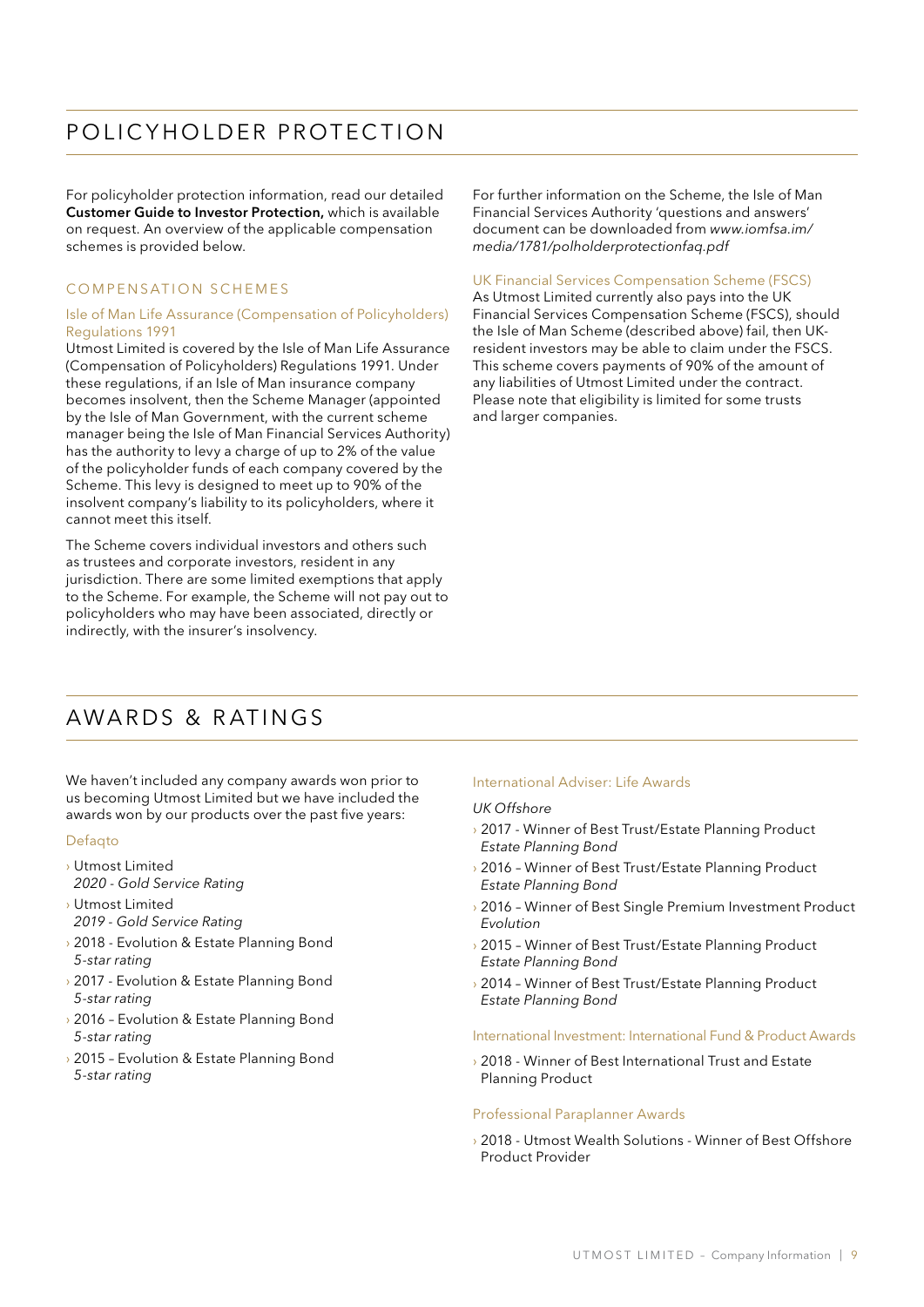### I m p o r ta n t in f o r m at i o n

The purpose of this document is to assist the reader in deciding whether they wish to proceed with further discussions with a member company of Utmost Wealth Solutions in relation to any proposed transaction. The contents of, and all information contained in, this document (excluding this 'Important Information' section) is confidential and is not intended to be and shall not be legally binding upon any member company of Utmost Wealth Solutions. The terms of this document do not constitute an offer capable of acceptance and no information set out or referred to in this document shall form the basis of any contract.

Neither party has an obligation to negotiate with the other party, to enter into any transaction with the other party, or to make any offer to the other party. Any reference in the document to any future or proposed functionality is based on Utmost Wealth Solutions' expectations for the development and is subject to the successful development and delivery of such functionality within Utmost Wealth Solutions' anticipated timetable.

For the avoidance of any doubt, in consideration of, inter alia, a member company of Utmost Wealth Solutions providing the information contained within this document, this 'Important Information' section of this document shall be legally binding. This document shall be governed and construed in accordance with English law.

The information in this document, which does not purport to be complete, has been provided by the member companies of Utmost Wealth Solutions and has not been independently verified. While this information has been prepared in good faith, no representation or warranty, express or implied, is or will be made and no responsibility or liability is or will be accepted by any member company of Utmost Wealth Solutions, its subsidiaries or holding companies or by any of their respective officers, employees, agents or advisers in relation to the accuracy or completeness of this document or any other written or oral information made available to any interested party or its advisers and any such liability is expressly disclaimed.

This document is for information only and provided on the express understanding that it shall be used only for the purpose as set out above. The reader shall not, and shall procure where relevant, that its officers, employees, subcontractors or advisers shall not, use this information for any other purpose. The reader acknowledges that all intellectual property rights in or to the information remain at all times with the relevant member company of Utmost Wealth Solutions, as owner or licensee of that information.

All proposals provided by a member company of Utmost Wealth Solutions are subject to due diligence and based on key assumptions, which could potentially affect the document. The reader and other relevant parties shall be required to acknowledge in any subsequent agreement with a member company of Utmost Wealth Solutions that it has not relied on or been induced to enter into such an agreement by any representation or warranty, save as expressly set out in such agreement.

Member companies of Utmost Wealth Solutions give no undertaking to provide the reader with access to any additional information, or to update this document, or to correct any inaccuracies in it which may become apparent, and it reserves the right, without giving reasons, at any time and in any respect, to amend or terminate this document to the reader. The issue of this document shall not be deemed to be any form of commitment on the part of a member company of Utmost Wealth Solutions to proceed with any transaction. This document shall not exclude any liability for, or remedy in respect of fraud including fraudulent misrepresentation.